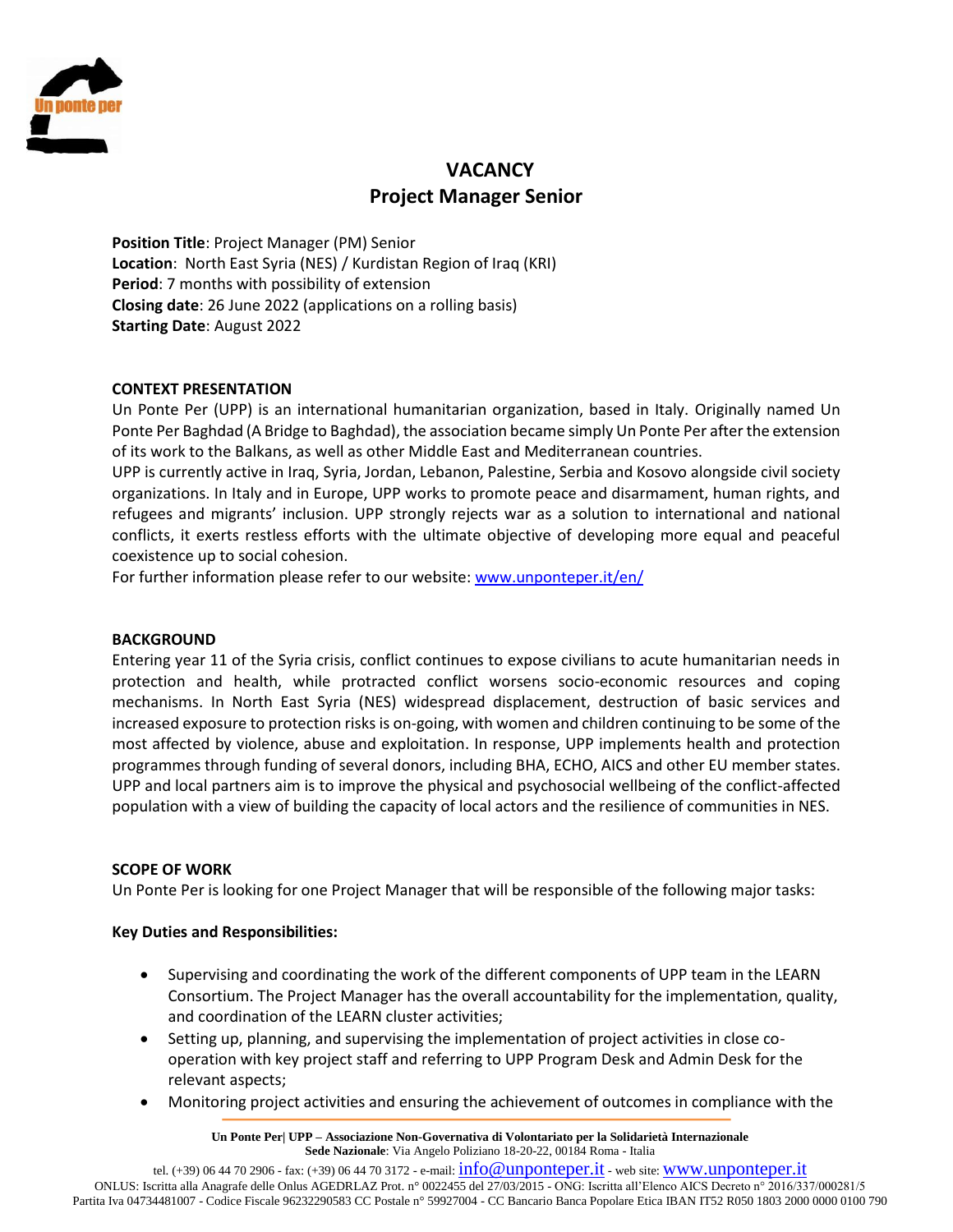

LEARN project;

- Assessing overlaps and dependencies between the projects under the supervision of the HoM;
- Work with the Project Officer to ensure that the project progresses smoothly, correctly and on time and targets;
- Ensuring continuous and consistent coordination with Technical Advisors, MEAL Manager and Protection Coordinator by designing dedicated coordination system and obtaining approval by Program Desk;
- Ensuring all staff in line management regularly report to mirroring/relevant posts in the mission and in HQ, with a particular focus on the communication in the financial department (LEARN Project Admin, Admin Officers and dedicated Admin Desk);
- Writing the Monthly Narrative Report in coordination with HQ Reporting Officer;
- Upon UPP HR Manual and BHA guidelines selecting local staff to deploy in the BHA project;
- Managing and coordinating against project work-plan and results, a team of local and international staff employed within the project;
- Ensuring overall relevant project documentation (legal, financial, HR, MEAL, etc.) is compliant with UPP standards, up to date, accurate, well stored and organized, available, and easy to consult at any time;
- Follow up on UPP's local implementing partner -KRC- and ensure capacity building of their staff upon UPP due diligence and LEARN Consortium inputs, quality performance and regular checkups for the LEARN project;
- Ensuring program and financial reporting in a timely and accurate manner;
- Managing the financial resources allocated to the project and ensure the compliance of the expenditures with donor requirements;
- Liaising with INGOs, local authorities and other stakeholders in the spectrum of LEARN project;
- Liaising with LEARN Consortium personnel at Technical Advisory Group level and ensuring the daily project components happens in compliance with donor requirements;
- Activating and managing Rapid Response Mechanism (RRM) when needed;
- Participating to all the relevant humanitarian coordination working groups and meetings;
- Performing any other task in line with the above assigned by the Programme Desk.

# **ESSENTIAL REQUIREMENTS**

- University degree preferably in relevant subjects (Social Work, Gender Studies, Humanitarian Affairs, International Development, International Relations, Environmental Engineering) or equivalent working experience;
- At least 3 years of responsibility in international cooperation projects;
- Knowledge of the guidelines, including administrative procedures, of the major funding bodies (MAE, EU, ECHO, UN, etc.);
- Excellent command and understanding of the project life cycle management from need assessment to evaluation;
- Proven capacities to plan activities successfully targeting results and objectives;
- Previous experience working under pressure and/or in hardship duty station;
- Team working skills and proactive attitude;
- Experience of reporting and monitoring to tight deadlines;
- Excellent organizational skills with the ability to coordinate activities;

tel. (+39) 06 44 70 2906 - fax: (+39) 06 44 70 3172 - e-mail: [info@unponteper.it](mailto:info@unponteper.it) - web site: [www.unponteper.it](http://www.unponteper.it/)

ONLUS: Iscritta alla Anagrafe delle Onlus AGEDRLAZ Prot. n° 0022455 del 27/03/2015 - ONG: Iscritta all'Elenco AICS Decreto n° 2016/337/000281/5 Partita Iva 04734481007 - Codice Fiscale 96232290583 CC Postale n° 59927004 - CC Bancario Banca Popolare Etica IBAN IT52 R050 1803 2000 0000 0100 790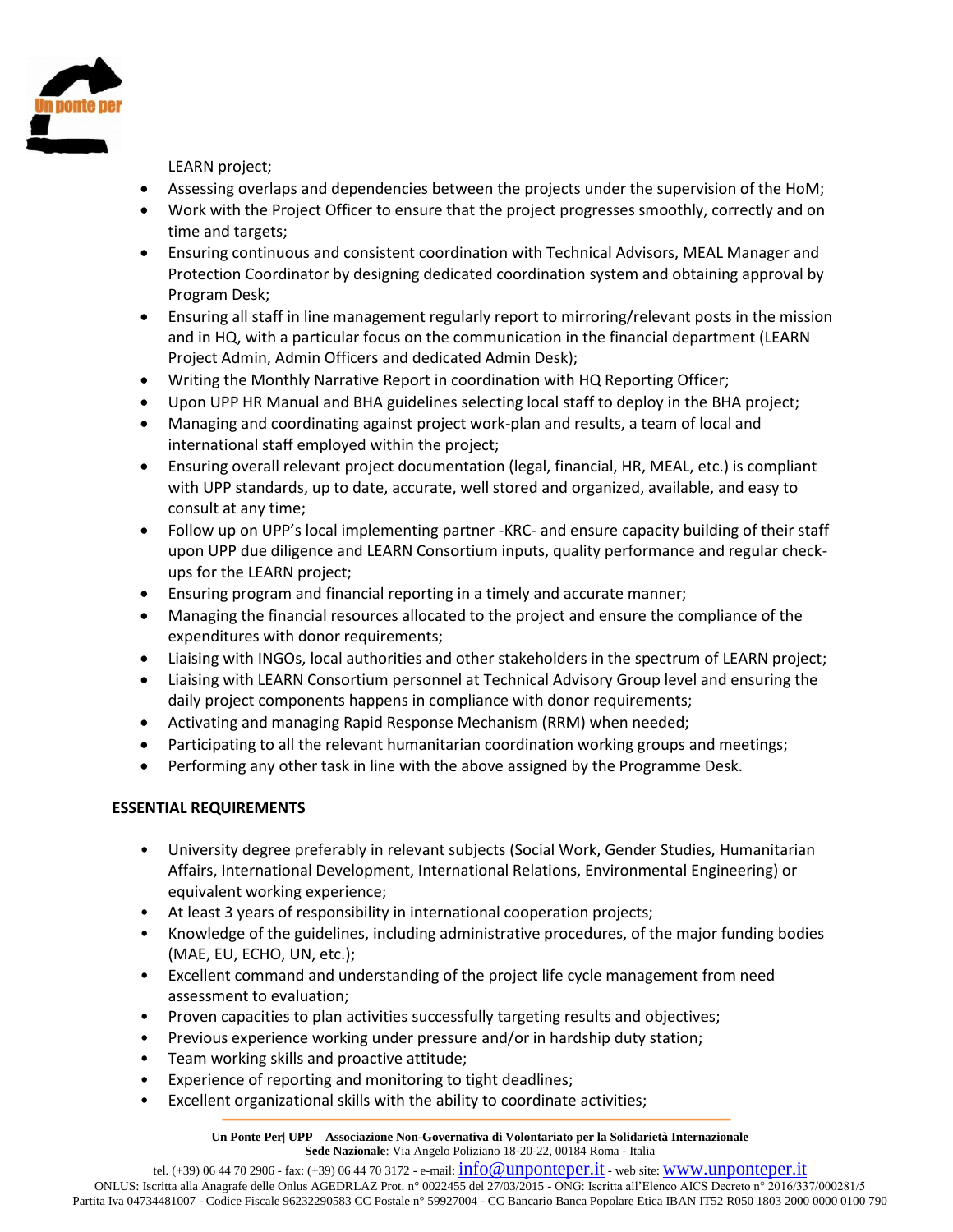

- Determined and committed to high quality standards;
- Ability to establish effective working relationships at all levels internally and externally;
- Excellent communication and interpersonal skills;
- Ability to prioritize work, meet deadlines and work calmly under pressure, while maintaining flexibility and professional approach;
- Excellent oral and written English;
- Ability to travel in the Middle East with the same ability of a Western European passport owner. Ability to travel in Europe.

**UPP requires criminal background check certificate (released max 3 months before the date of job offer) to confirm a job offer. We are aware that in some countries the release of criminal background certificate by the competent authorities might require several weeks. However, UPP runs selections to deploy staff in emergency programs and time-lapse between job offer and field deployment is often very short. Thus, we kindly ask all candidates to get prepared on time and be able to submit their certificate promptly in case of success in the selection.**

# **DESIRABLE REQUIREMENTS**

- Knowledge of the Middle East context and relevant local actors;
- Working experience with local counterparts (CSOs, local NGOs, and others) or managing consortium of NGOs;
- Previous work experience in UN funded projects;
- Experience facilitating trainings and workshops and mentoring others;
- Knowledge of Arabic or Italian is an asset.

# **OTHER REQUIREMENTS:**

Un Ponte Per is an International NGO committed to diversity and inclusion within its teams, in line with the principle of non-discrimination. UPP encourages all candidates irrespective of gender, religion and ethnicity including persons with disabilities to apply and become part of the organization.

#### *Ethical Conduct*

*UPP upholds all the minimum standards in terms of Ethical Conduct and strives to increase its standards over the minimum. Zero tolerance is reserved to Sexual Abuse and Exploitation and to Child Abuse, Violence, Harm, Injury and Negligence. By applying, any candidate assures that s/he has never breached any standard in terms of SEA and Child Safeguarding and that s/he will not in the future. For the protection of beneficiaries, communities and partners, UPP will conduct extensive reference check and vetting on shortlisted candidates, also over the contacts indicated by the candidate. Candidates are alerted that the required background check might compromise their privacy. Shortlisted candidates shall promptly provide an up-to-date criminal background check.* 

**HOW TO APPLY** Interested candidates are invited to submit a detailed CV (PDF format) with the authorization to use and process data on the base of the EU Regulation 2016/679 - GDPR and a brief cover letter (PDF format) that includes the contact information for three Professional References (relevant and recent) to: **[vacancy@unponteper.it](mailto:vacancy@unponteper.it)** Please reference *"PM LEARN - Name Surname***"** in the subject line of

> **Un Ponte Per| UPP – Associazione Non-Governativa di Volontariato per la Solidarietà Internazionale Sede Nazionale**: Via Angelo Poliziano 18-20-22, 00184 Roma - Italia

tel. (+39) 06 44 70 2906 - fax: (+39) 06 44 70 3172 - e-mail: [info@unponteper.it](mailto:info@unponteper.it) - web site: [www.unponteper.it](http://www.unponteper.it/) ONLUS: Iscritta alla Anagrafe delle Onlus AGEDRLAZ Prot. n° 0022455 del 27/03/2015 - ONG: Iscritta all'Elenco AICS Decreto n° 2016/337/000281/5 Partita Iva 04734481007 - Codice Fiscale 96232290583 CC Postale n° 59927004 - CC Bancario Banca Popolare Etica IBAN IT52 R050 1803 2000 0000 0100 790